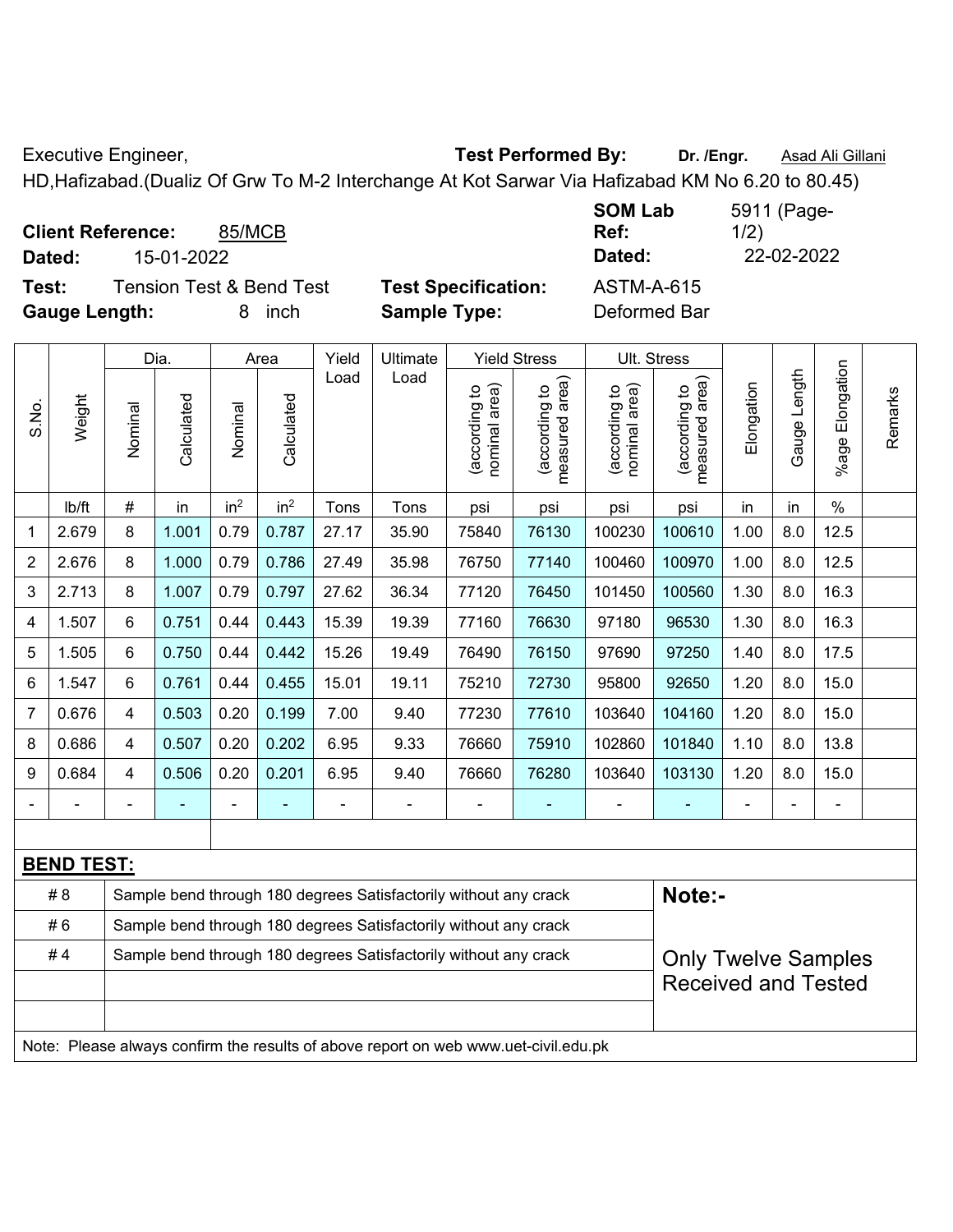Executive Engineer, **Test Performed By:** Dr. /Engr. **Asad Ali Gillani** CHC Association CHC Association CHC Association

HD,Hafizabad.(Dualiz Of Grw To M-2 Interchange At Kot Sarwar Via Hafizabad KM No 6.20 to 80.45)

**Client Reference:** 113/MCB **Dated:** 22-01-2022 **Dated:** 22-02-2022 **Test:** Tension Test & Bend Test **Test Specification:** ASTM-A-615

**Gauge Length:** 8 inch **Sample Type:** Deformed Bar

**SOM Lab Ref:**  5911 (Page-2/2)

|                |                                                                                     |                                                                                                | Dia.       |                 | Area            | Yield | Ultimate                                                         |                                | Ult. Stress                     |                                |                                 |            |              |                       |         |
|----------------|-------------------------------------------------------------------------------------|------------------------------------------------------------------------------------------------|------------|-----------------|-----------------|-------|------------------------------------------------------------------|--------------------------------|---------------------------------|--------------------------------|---------------------------------|------------|--------------|-----------------------|---------|
| S.No.          | Weight                                                                              | Nominal                                                                                        | Calculated | Nominal         | Calculated      | Load  | Load                                                             | nominal area)<br>(according to | (according to<br>measured area) | nominal area)<br>(according to | (according to<br>measured area) | Elongation | Gauge Length | Elongation<br>$%$ age | Remarks |
|                | lb/ft                                                                               | $\#$                                                                                           | in         | in <sup>2</sup> | in <sup>2</sup> | Tons  | Tons                                                             | psi                            | psi                             | psi                            | psi                             | in         | in           | $\%$                  |         |
| 1              | 2.691                                                                               | 8                                                                                              | 1.004      | 0.79            | 0.791           | 27.44 | 36.14                                                            | 76610                          | 76510                           | 100880                         | 100760                          | 1.30       | 8.0          | 16.3                  |         |
| $\overline{2}$ | 2.767                                                                               | 8                                                                                              | 1.017      | 0.79            | 0.813           | 27.37 | 36.14                                                            | 76410                          | 74250                           | 100880                         | 98030                           | 1.30       | 8.0          | 16.3                  |         |
| 3              | 2.693                                                                               | 8                                                                                              | 1.004      | 0.79            | 0.791           | 27.68 | 36.16                                                            | 77270                          | 77170                           | 100940                         | 100810                          | 1.20       | 8.0          | 15.0                  |         |
| 4              | 1.509                                                                               | 6                                                                                              | 0.751      | 0.44            | 0.443           | 15.34 | 19.42                                                            | 76900                          | 76380                           | 97340                          | 96680                           | 1.30       | 8.0          | 16.3                  |         |
| 5              | 1.507                                                                               | 6                                                                                              | 0.751      | 0.44            | 0.443           | 15.55 | 19.72                                                            | 77920                          | 77390                           | 98870                          | 98200                           | 1.30       | 8.0          | 16.3                  |         |
| 6              | 1.502                                                                               | 6                                                                                              | 0.749      | 0.44            | 0.441           | 15.34 | 19.54                                                            | 76900                          | 76730                           | 97950                          | 97730                           | 1.20       | 8.0          | 15.0                  |         |
| 7              | 0.659                                                                               | 4                                                                                              | 0.497      | 0.20            | 0.194           | 6.85  | 9.30                                                             | 75540                          | 77880                           | 102520                         | 105690                          | 1.20       | 8.0          | 15.0                  |         |
| 8              | 0.665                                                                               | 4                                                                                              | 0.498      | 0.20            | 0.195           | 6.78  | 9.19                                                             | 74750                          | 76670                           | 101390                         | 103990                          | 1.10       | 8.0          | 13.8                  |         |
| 9              | 0.672                                                                               | $\overline{\mathbf{4}}$                                                                        | 0.501      | 0.20            | 0.197           | 6.75  | 9.28                                                             | 74420                          | 75550                           | 102290                         | 103850                          | 0.90       | 8.0          | 11.3                  |         |
|                |                                                                                     |                                                                                                |            |                 |                 |       |                                                                  |                                |                                 |                                | ä,                              |            |              |                       |         |
|                |                                                                                     |                                                                                                |            |                 |                 |       |                                                                  |                                |                                 |                                |                                 |            |              |                       |         |
|                | <b>BEND TEST:</b>                                                                   |                                                                                                |            |                 |                 |       |                                                                  |                                |                                 |                                |                                 |            |              |                       |         |
|                | #8                                                                                  |                                                                                                |            |                 |                 |       | Sample bend through 180 degrees Satisfactorily without any crack |                                |                                 |                                | Note:-                          |            |              |                       |         |
|                | #6                                                                                  |                                                                                                |            |                 |                 |       | Sample bend through 180 degrees Satisfactorily without any crack |                                |                                 |                                |                                 |            |              |                       |         |
|                | #4                                                                                  | Sample bend through 180 degrees Satisfactorily without any crack<br><b>Only Twelve Samples</b> |            |                 |                 |       |                                                                  |                                |                                 |                                |                                 |            |              |                       |         |
|                |                                                                                     |                                                                                                |            |                 |                 |       |                                                                  |                                |                                 |                                | <b>Received and Tested</b>      |            |              |                       |         |
|                |                                                                                     |                                                                                                |            |                 |                 |       |                                                                  |                                |                                 |                                |                                 |            |              |                       |         |
|                | Note: Please always confirm the results of above report on web www.uet-civil.edu.pk |                                                                                                |            |                 |                 |       |                                                                  |                                |                                 |                                |                                 |            |              |                       |         |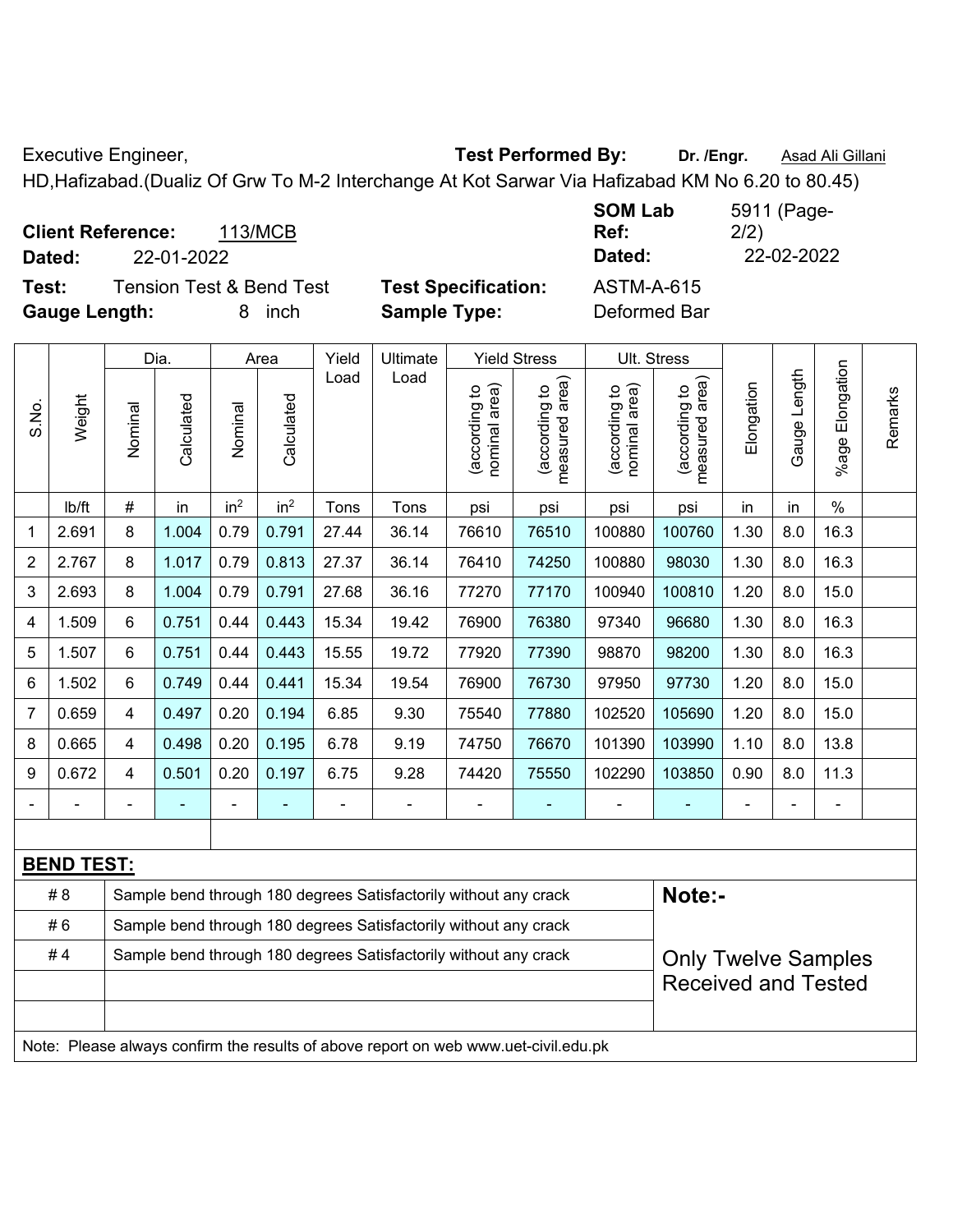Yasir Ahmad **Test Performed By:** Dr. /Engr. **Asad Ali Gillani** GM-Works FF Steel Lahore.

**Client Reference:** Nil

**Dated:** 26-02-2022 **Dated:** 22-02-2022

**Test:** Tension Test & Bend Test **Test Specification:** ASTM-A-615 **Gauge Length:** 8 inch **Sample Type:** Deformed Bar

| <b>SOM Lab</b> | 5915 (Page- |
|----------------|-------------|
| Ref:           | 1/1)        |
| Dated:         | 22-02-2022  |

|                |                   |                | Dia.                   |                          | Area                     | Yield                    | Ultimate                                                                            |                                | <b>Yield Stress</b>             |                                | Ult. Stress                     |                |                |                           |         |
|----------------|-------------------|----------------|------------------------|--------------------------|--------------------------|--------------------------|-------------------------------------------------------------------------------------|--------------------------------|---------------------------------|--------------------------------|---------------------------------|----------------|----------------|---------------------------|---------|
| S.No.          | Weight            | Nominal        | Calculated             | Nominal                  | Calculated               | Load                     | Load                                                                                | nominal area)<br>(according to | measured area)<br>(according to | (according to<br>nominal area) | measured area)<br>(according to | Elongation     | Gauge Length   | Elongation<br>$%$ age $ $ | Remarks |
|                | lb/ft             | $\#$           | in                     | in <sup>2</sup>          | in <sup>2</sup>          | Tons                     | Tons                                                                                | psi                            | psi                             | psi                            | psi                             | in             | in             | $\%$                      |         |
| $\mathbf 1$    | 1.528             | 6              | 0.756                  | 0.44                     | 0.449                    | 15.62                    | 22.83                                                                               | 78280                          | 76710                           | 114450                         | 112160                          | 1.20           | 8.0            | 15.0                      |         |
| $\overline{2}$ | 1.515             | 6              | 0.753                  | 0.44                     | 0.445                    | 15.35                    | 22.40                                                                               | 76950                          | 76090                           | 112260                         | 110990                          | 0.90           | 8.0            | 11.3                      |         |
| $\blacksquare$ | ä,                | $\blacksquare$ | $\blacksquare$         | $\blacksquare$           | $\blacksquare$           | $\overline{\phantom{a}}$ | $\blacksquare$                                                                      | $\blacksquare$                 | ÷                               | $\blacksquare$                 | ÷                               | $\blacksquare$ | $\blacksquare$ | $\frac{1}{2}$             |         |
| $\blacksquare$ | $\blacksquare$    | $\blacksquare$ | $\frac{1}{2}$          | $\blacksquare$           | $\blacksquare$           | $\frac{1}{2}$            | $\blacksquare$                                                                      | $\frac{1}{2}$                  | $\blacksquare$                  | $\blacksquare$                 | ٠                               | $\frac{1}{2}$  | $\blacksquare$ | $\blacksquare$            |         |
| $\blacksquare$ | ÷                 | $\blacksquare$ | ÷,                     | $\blacksquare$           | $\blacksquare$           | ä,                       | $\blacksquare$                                                                      | $\blacksquare$                 | ÷                               | $\blacksquare$                 | ÷                               | $\blacksquare$ | $\blacksquare$ | $\blacksquare$            |         |
|                | $\blacksquare$    | ä,             | ÷,                     | $\blacksquare$           | $\overline{\phantom{a}}$ | ä,                       | $\blacksquare$                                                                      | ä,                             | ÷                               | $\blacksquare$                 | ä,                              | $\blacksquare$ | $\blacksquare$ | $\blacksquare$            |         |
|                |                   | $\blacksquare$ | $\blacksquare$         | $\overline{\phantom{a}}$ | $\overline{\phantom{a}}$ | ÷                        | $\overline{\phantom{a}}$                                                            | $\overline{\phantom{a}}$       | ۰                               | ä,                             | ÷,                              | ÷              |                | L,                        |         |
|                |                   |                | $\blacksquare$         | $\overline{\phantom{0}}$ |                          | $\blacksquare$           |                                                                                     | $\blacksquare$                 | ۰                               |                                | ۰                               |                |                | $\blacksquare$            |         |
|                |                   |                |                        | ۰                        |                          |                          | $\blacksquare$                                                                      | $\blacksquare$                 | ÷                               | $\blacksquare$                 | ۳                               |                |                | L,                        |         |
| $\blacksquare$ |                   | $\overline{a}$ | ÷                      | $\blacksquare$           | $\overline{\phantom{a}}$ | ÷                        | $\overline{\phantom{a}}$                                                            | $\blacksquare$                 | ۰                               | $\blacksquare$                 | -                               | $\blacksquare$ | $\overline{a}$ | $\blacksquare$            |         |
|                |                   |                |                        |                          |                          |                          |                                                                                     |                                |                                 |                                |                                 |                |                |                           |         |
|                | <b>BEND TEST:</b> |                |                        |                          |                          |                          |                                                                                     |                                |                                 |                                |                                 |                |                |                           |         |
|                | $-$               |                | No Bend test performed |                          |                          |                          |                                                                                     |                                |                                 |                                | Note:-                          |                |                |                           |         |
|                |                   |                |                        |                          |                          |                          |                                                                                     |                                |                                 |                                |                                 |                |                |                           |         |
|                |                   |                |                        |                          |                          |                          |                                                                                     |                                |                                 |                                | <b>Only Two Samples</b>         |                |                |                           |         |
|                |                   |                |                        |                          |                          |                          |                                                                                     |                                |                                 |                                | <b>Received and Tested</b>      |                |                |                           |         |
|                |                   |                |                        |                          |                          |                          |                                                                                     |                                |                                 |                                |                                 |                |                |                           |         |
|                |                   |                |                        |                          |                          |                          | Note: Please always confirm the results of above report on web www.uet-civil.edu.pk |                                |                                 |                                |                                 |                |                |                           |         |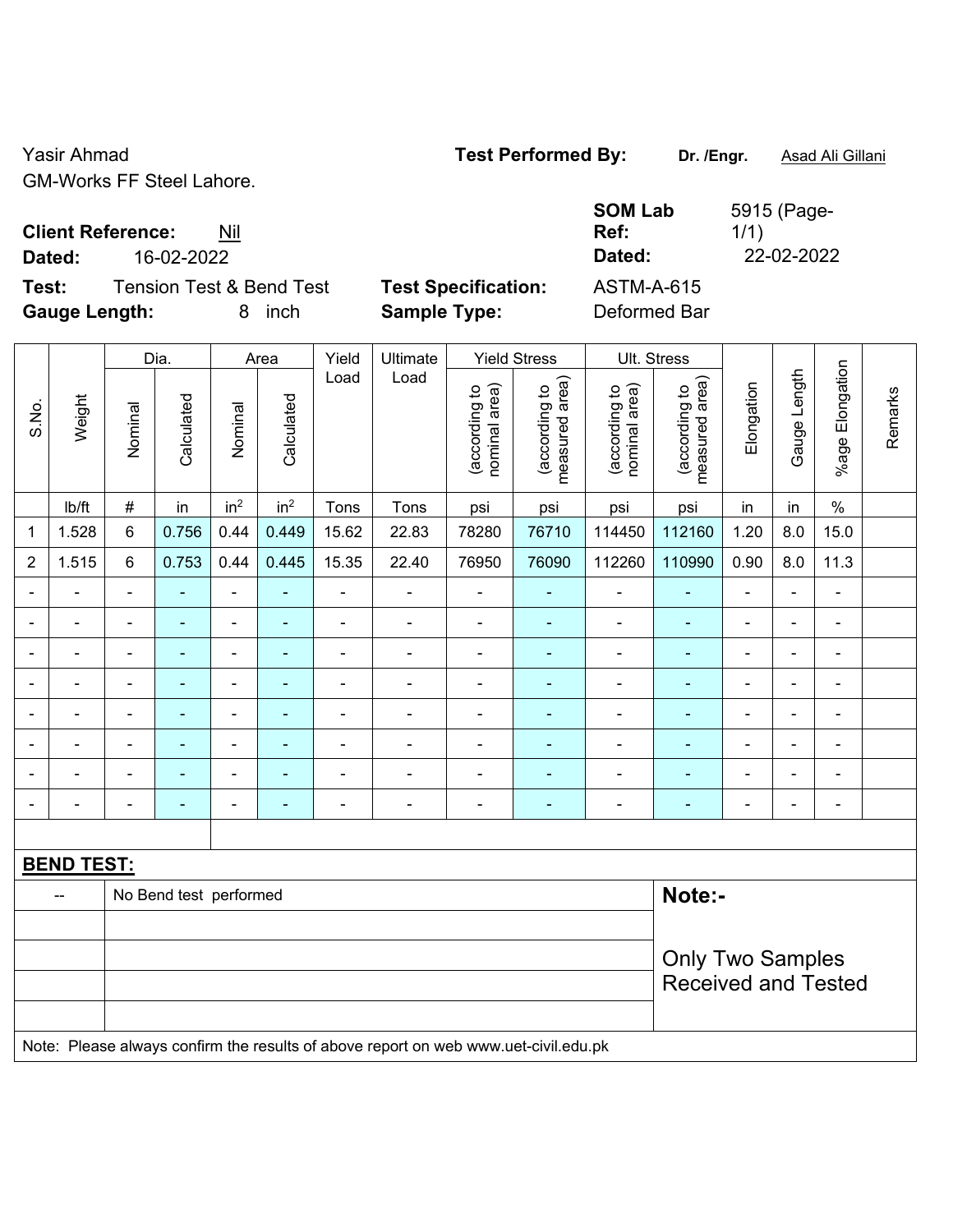### Engr. Bilal Ahmad **Test Performed By: Dr. /Engr.** Asad Ali Gillani

PM Dogar Associates.(Jahangir Muggo Residence-02)

## **Client Reference:** Nil

**Dated:** 21-02-2022 **Dated:** 22-02-2022

**Test:** Tension Test & Bend Test **Test Specification: Gauge Length:** 8 inch **Sample Type:** Deformed Bar

| <b>SOM Lab</b><br>Ref: | 5916 (Page-<br>1/1) |
|------------------------|---------------------|
| Dated:                 | 22-02-2022          |
| <b>ASTM-A-615</b>      |                     |

|                |                   |                                                                  | Dia.           |                 | Area                     | Yield | Ultimate                                                                            |                                | <b>Yield Stress</b>             |                                | Ult. Stress                     |                |                |                       |         |
|----------------|-------------------|------------------------------------------------------------------|----------------|-----------------|--------------------------|-------|-------------------------------------------------------------------------------------|--------------------------------|---------------------------------|--------------------------------|---------------------------------|----------------|----------------|-----------------------|---------|
| S.No.          | Weight            | Nominal                                                          | Calculated     | Nominal         | Calculated               | Load  | Load                                                                                | nominal area)<br>(according to | (according to<br>measured area) | (according to<br>nominal area) | (according to<br>measured area) | Elongation     | Gauge Length   | Elongation<br>$%$ age | Remarks |
|                | Ib/ft             | $\#$                                                             | in             | in <sup>2</sup> | in <sup>2</sup>          | Tons  | Tons                                                                                | psi                            | psi                             | psi                            | psi                             | in             | in             | $\%$                  |         |
| 1              | 2.653             | 8                                                                | 0.997          | 0.79            | 0.780                    | 29.12 | 36.11                                                                               | 81310                          | 82350                           | 100800                         | 102090                          | 1.20           | 8.0            | 15.0                  |         |
| $\overline{2}$ | 2.622             | 8                                                                | 0.991          | 0.79            | 0.771                    | 29.10 | 36.21                                                                               | 81250                          | 83250                           | 101080                         | 103570                          | 1.30           | 8.0            | 16.3                  |         |
| 3              | 1.580             | 6                                                                | 0.769          | 0.44            | 0.464                    | 14.07 | 18.27                                                                               | 70510                          | 66870                           | 91560                          | 86830                           | 1.00           | 8.0            | 12.5                  |         |
| 4              | 1.576             | $6\phantom{1}$                                                   | 0.768          | 0.44            | 0.463                    | 13.99 | 18.20                                                                               | 70100                          | 66620                           | 91210                          | 86680                           | 1.00           | 8.0            | 12.5                  |         |
| 5              | 0.664             | $\overline{\mathbf{4}}$                                          | 0.498          | 0.20            | 0.195                    | 6.49  | 8.43                                                                                | 71610                          | 73440                           | 92960                          | 95350                           | 1.20           | 8.0            | 15.0                  |         |
| 6              | 0.657             | $\overline{\mathbf{4}}$                                          | 0.496          | 0.20            | 0.193                    | 6.19  | 8.26                                                                                | 68230                          | 70710                           | 91050                          | 94350                           | 1.10           | 8.0            | 13.8                  |         |
|                |                   |                                                                  |                | ÷               |                          | ÷.    | ä,                                                                                  |                                |                                 |                                |                                 |                |                | ä,                    |         |
|                |                   |                                                                  | $\blacksquare$ | $\blacksquare$  |                          | ÷.    | ä,                                                                                  | $\blacksquare$                 | $\overline{\phantom{0}}$        | $\blacksquare$                 | ٠                               | $\blacksquare$ |                | $\blacksquare$        |         |
|                |                   |                                                                  | ۰              | ÷               |                          | Ē,    | ÷                                                                                   | $\blacksquare$                 | ÷                               | $\blacksquare$                 | ۰                               | $\blacksquare$ |                | $\overline{a}$        |         |
|                |                   |                                                                  | $\blacksquare$ | $\blacksquare$  | $\overline{\phantom{a}}$ | ÷     | ÷,                                                                                  | $\blacksquare$                 | $\blacksquare$                  | $\blacksquare$                 | ٠                               | $\blacksquare$ | $\blacksquare$ | $\blacksquare$        |         |
|                |                   |                                                                  |                |                 |                          |       |                                                                                     |                                |                                 |                                |                                 |                |                |                       |         |
|                | <b>BEND TEST:</b> |                                                                  |                |                 |                          |       |                                                                                     |                                |                                 |                                |                                 |                |                |                       |         |
|                | #8                |                                                                  |                |                 |                          |       | Sample bend through 180 degrees Satisfactorily without any crack                    |                                |                                 |                                | Note:-                          |                |                |                       |         |
|                | #6                | Sample bend through 180 degrees Satisfactorily without any crack |                |                 |                          |       |                                                                                     |                                |                                 |                                |                                 |                |                |                       |         |
|                | #4                |                                                                  |                |                 |                          |       | Sample bend through 180 degrees Satisfactorily without any crack                    |                                |                                 |                                | <b>Only Nine Samples</b>        |                |                |                       |         |
|                |                   |                                                                  |                |                 |                          |       |                                                                                     |                                |                                 |                                | <b>Received and Tested</b>      |                |                |                       |         |
|                |                   |                                                                  |                |                 |                          |       |                                                                                     |                                |                                 |                                |                                 |                |                |                       |         |
|                |                   |                                                                  |                |                 |                          |       | Note: Please always confirm the results of above report on web www.uet-civil.edu.pk |                                |                                 |                                |                                 |                |                |                       |         |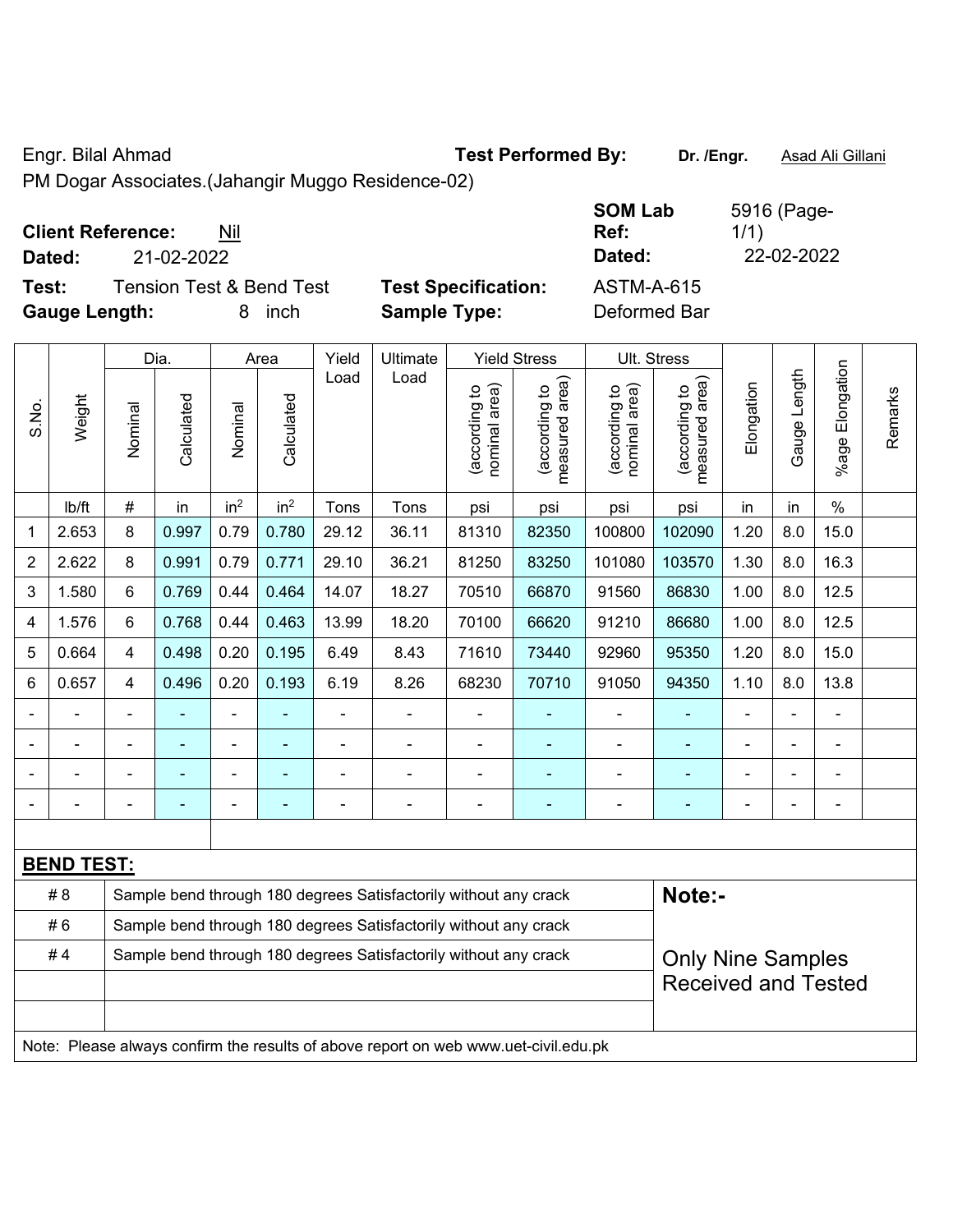Muhammad Irfan **Test Performed By: Dr. /Engr.** Yousaf

Project Engr. DHA Gujranwala.( Deputy General Manager(Works0 HRL,GHA Gwa)

| <b>Client Reference:</b> |            | 111/15/PE/RS/Pkg-2B/104 |
|--------------------------|------------|-------------------------|
| Dated:                   | 21-02-2022 |                         |

**Test:** Tension Test & Bend Test **Test Specification:** ASTM-A-615 **Gauge Length:** 8 inch **Sample Type:** Deformed Bar (Union Steel)

**SOM Lab Ref:**  5917 (Page-1/1) **Dated:** 21-02-2022 **Dated:** 22-02-2022

|                |                      |         | Dia.                     |                 | Area            | Yield          | Ultimate                                                                            |                                | <b>Yield Stress</b>                         |                                | <b>Ult. Stress</b>              |                |                          |                       |         |
|----------------|----------------------|---------|--------------------------|-----------------|-----------------|----------------|-------------------------------------------------------------------------------------|--------------------------------|---------------------------------------------|--------------------------------|---------------------------------|----------------|--------------------------|-----------------------|---------|
| S.No.          | Weight               | Nominal | Calculated               | Nominal         | Calculated      | Load           | Load                                                                                | nominal area)<br>(according to | (according to<br>measured area)<br>measured | nominal area)<br>(according to | (according to<br>measured area) | Elongation     | Gauge Length             | Elongation<br>$%$ age | Remarks |
|                | lb/ft                | $\#$    | in                       | in <sup>2</sup> | in <sup>2</sup> | Tons           | Tons                                                                                | psi                            | psi                                         | psi                            | psi                             | in             | in                       | $\%$                  |         |
| 1              | 2.593                | 8       | 0.985                    | 0.79            | 0.762           | 26.36          | 33.44                                                                               | 73590                          | 76300                                       | 93340                          | 96770                           | 1.00           | 8.0                      | 12.5                  |         |
| $\overline{2}$ | 2.591                | 8       | 0.984                    | 0.79            | 0.761           | 23.31          | 31.40                                                                               | 65090                          | 67570                                       | 87650                          | 90990                           | 1.10           | 8.0                      | 13.8                  |         |
| 3              | 1.506                | 6       | 0.751                    | 0.44            | 0.443           | 13.76          | 18.06                                                                               | 68980                          | 68510                                       | 90540                          | 89930                           | 1.40           | 8.0                      | 17.5                  |         |
| $\overline{4}$ | 1.491                | 6       | 0.747                    | 0.44            | 0.438           | 13.68          | 17.86                                                                               | 68570                          | 68880                                       | 89520                          | 89930                           | 1.50           | 8.0                      | 18.8                  |         |
| 5              | 0.698                | 4       | 0.511                    | 0.20            | 0.205           | 7.19           | 9.02                                                                                | 79250                          | 77320                                       | 99480                          | 97060                           | 1.20           | 8.0                      | 15.0                  |         |
| 6              | 0.668                | 4       | 0.500                    | 0.20            | 0.196           | 6.93           | 8.72                                                                                | 76440                          | 78000                                       | 96110                          | 98070                           | 1.20           | 8.0                      | 15.0                  |         |
|                |                      |         | $\blacksquare$           | ÷               |                 | $\blacksquare$ | $\blacksquare$                                                                      |                                | $\blacksquare$                              | ۰                              |                                 |                |                          | $\blacksquare$        |         |
|                |                      |         |                          | ä,              |                 | $\blacksquare$ | $\blacksquare$                                                                      |                                |                                             | $\blacksquare$                 |                                 |                |                          |                       |         |
|                | $\blacksquare$       |         | ÷                        |                 |                 |                | ÷,                                                                                  | $\blacksquare$                 | ÷                                           | ۰                              | ä,                              | $\blacksquare$ |                          | $\blacksquare$        |         |
|                |                      |         | $\overline{\phantom{0}}$ |                 |                 | $\blacksquare$ | $\blacksquare$                                                                      | $\blacksquare$                 | $\blacksquare$                              | ۰                              | ٠                               | $\blacksquare$ | $\overline{\phantom{a}}$ | $\blacksquare$        |         |
|                | <b>Witnessed By:</b> |         |                          |                 | Abdul Rehman    |                |                                                                                     |                                |                                             |                                |                                 |                |                          |                       |         |
|                | <b>BEND TEST:</b>    |         |                          |                 |                 |                |                                                                                     |                                |                                             |                                |                                 |                |                          |                       |         |
|                | # 8                  |         |                          |                 |                 |                | Sample bend through 180 degrees Satisfactorily without any crack                    |                                |                                             |                                | Note:-                          |                |                          |                       |         |
|                | #6                   |         |                          |                 |                 |                | Sample bend through 180 degrees Satisfactorily without any crack                    |                                |                                             |                                |                                 |                |                          |                       |         |
|                | #4                   |         |                          |                 |                 |                | Sample bend through 180 degrees Satisfactorily without any crack                    |                                |                                             |                                | <b>Only Nine Samples</b>        |                |                          |                       |         |
|                |                      |         |                          |                 |                 |                |                                                                                     |                                |                                             |                                | <b>Received and Tested</b>      |                |                          |                       |         |
|                |                      |         |                          |                 |                 |                |                                                                                     |                                |                                             |                                |                                 |                |                          |                       |         |
|                |                      |         |                          |                 |                 |                | Note: Please always confirm the results of above report on web www.uet-civil.edu.pk |                                |                                             |                                |                                 |                |                          |                       |         |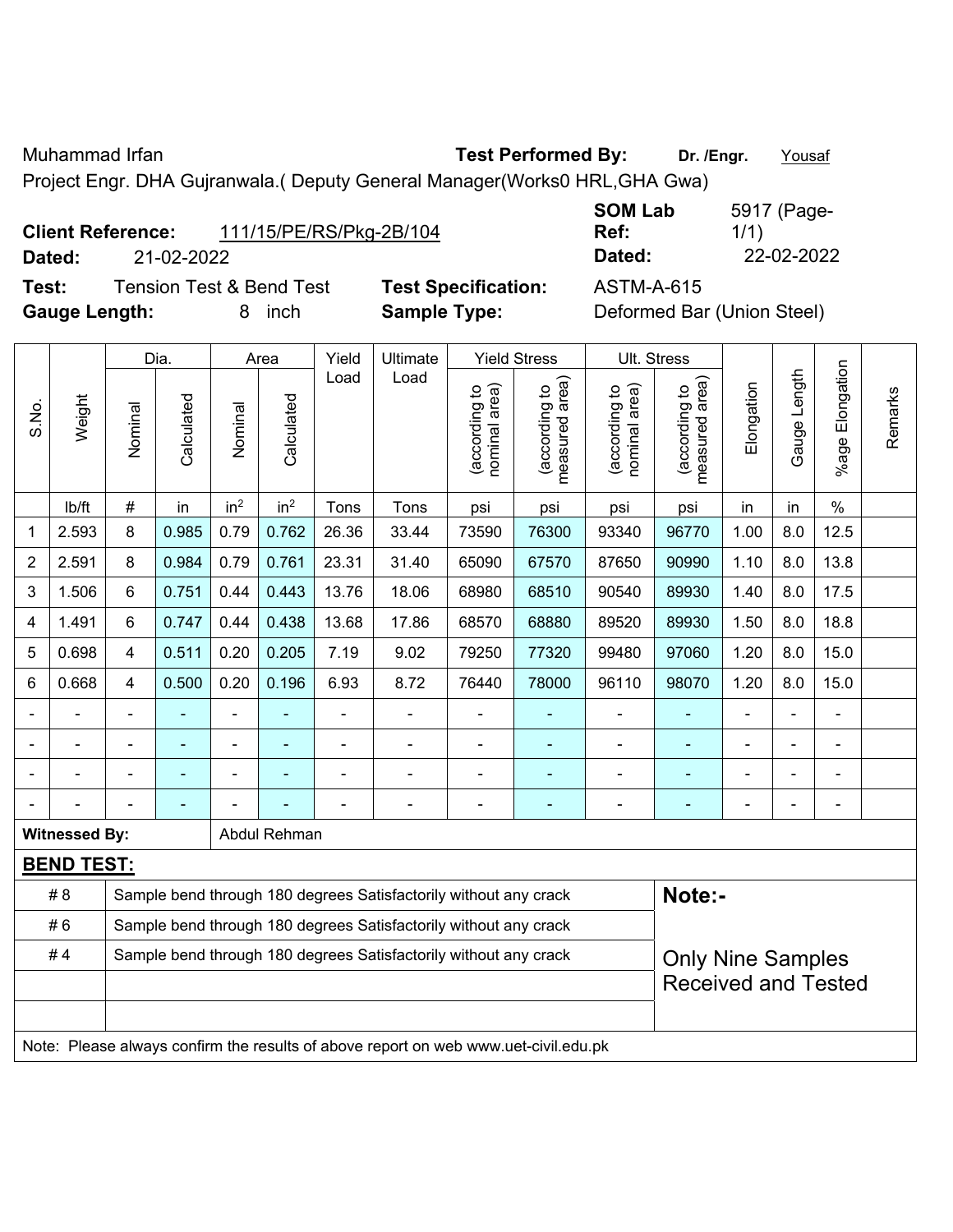Sub Divisional officer, **Test Performed By:** Dr. /Engr. **Asad Ali Gillani** Associated By: Dr. /Engr. **Asad Ali Gillani** 

HSD Lalain.(Const. Of Rd From Dawar To Ahmad Nagar In Tehsil Lalian Distt. Chiniot L=4Km)

|                          |                                     |                   |                            | <b>SOM Lab</b>    | 5918 (Page- |
|--------------------------|-------------------------------------|-------------------|----------------------------|-------------------|-------------|
| <b>Client Reference:</b> |                                     | 710/L             |                            | Ref:              | 1/1)        |
| Dated:                   | 13-01-2022                          |                   |                            | Dated:            | 22-02-2022  |
| Test:                    | <b>Tension Test &amp; Bend Test</b> |                   | <b>Test Specification:</b> | <b>ASTM-A-615</b> |             |
| <b>Gauge Length:</b>     |                                     | <i>inch</i><br>8. | <b>Sample Type:</b>        | Deformed Bar      |             |

|                |                   |                | Dia.           |                          | Area                     | Yield          | Ultimate                                                                            |                                | <b>Yield Stress</b>             | Ult. Stress                    |                                 |                |                |                          |         |
|----------------|-------------------|----------------|----------------|--------------------------|--------------------------|----------------|-------------------------------------------------------------------------------------|--------------------------------|---------------------------------|--------------------------------|---------------------------------|----------------|----------------|--------------------------|---------|
| S.No.          | Weight            | Nominal        | Calculated     | Nominal                  | Calculated               | Load           | Load                                                                                | nominal area)<br>(according to | (according to<br>measured area) | nominal area)<br>(according to | measured area)<br>(according to | Elongation     | Gauge Length   | %age Elongation          | Remarks |
|                | lb/ft             | $\#$           | in             | in <sup>2</sup>          | in <sup>2</sup>          | Tons           | Tons                                                                                | psi                            | psi                             | psi                            | psi                             | in             | in             | $\%$                     |         |
| 1              | 0.878             | 5              | 0.573          | 0.31                     | 0.258                    | 7.34           | 10.45                                                                               | 52220                          | 62740                           | 74340                          | 89320                           | 1.20           | 8.0            | 15.0                     |         |
| $\blacksquare$ |                   | $\overline{a}$ | ä,             | ۰                        | ä,                       | $\blacksquare$ | $\blacksquare$                                                                      | $\blacksquare$                 | $\blacksquare$                  | $\blacksquare$                 | ٠                               | $\overline{a}$ | ä,             | $\blacksquare$           |         |
| $\blacksquare$ | $\blacksquare$    | Ē,             | ÷,             | $\blacksquare$           | $\blacksquare$           | $\blacksquare$ | $\blacksquare$                                                                      | $\blacksquare$                 | $\blacksquare$                  | $\overline{\phantom{a}}$       | $\blacksquare$                  | $\blacksquare$ | ä,             | $\blacksquare$           |         |
|                |                   | ٠              | ä,             | $\overline{\phantom{a}}$ | $\overline{\phantom{0}}$ | $\overline{a}$ | $\blacksquare$                                                                      | $\overline{\phantom{0}}$       | $\overline{\phantom{0}}$        | $\blacksquare$                 | ۰                               | ٠              | ÷              | $\overline{\phantom{a}}$ |         |
|                | $\blacksquare$    | ä,             | ä,             | $\blacksquare$           | ÷                        | ä,             | $\blacksquare$                                                                      | $\blacksquare$                 | ÷,                              | $\qquad \qquad \blacksquare$   | $\blacksquare$                  | $\blacksquare$ | ä,             | $\blacksquare$           |         |
|                | $\blacksquare$    | $\blacksquare$ | ÷,             | $\blacksquare$           | $\overline{\phantom{0}}$ | $\blacksquare$ | $\blacksquare$                                                                      | $\blacksquare$                 | $\blacksquare$                  | $\overline{\phantom{0}}$       | $\blacksquare$                  | ۰              | ä,             | $\blacksquare$           |         |
|                |                   | $\blacksquare$ | $\blacksquare$ | $\blacksquare$           | $\blacksquare$           | $\blacksquare$ | $\blacksquare$                                                                      | $\blacksquare$                 |                                 | $\blacksquare$                 | ٠                               | ۰              | L.             | $\blacksquare$           |         |
|                |                   |                |                | $\blacksquare$           |                          |                |                                                                                     | $\blacksquare$                 |                                 | $\blacksquare$                 | ä,                              |                | ÷              | $\blacksquare$           |         |
|                |                   |                | $\blacksquare$ | $\blacksquare$           |                          |                | $\blacksquare$                                                                      | $\blacksquare$                 |                                 |                                | $\blacksquare$                  |                | $\blacksquare$ | $\blacksquare$           |         |
| $\blacksquare$ |                   | Ē,             | ÷,             | $\blacksquare$           | ٠                        | ä,             | $\blacksquare$                                                                      | $\blacksquare$                 | $\overline{\phantom{0}}$        | ÷                              | $\blacksquare$                  | $\blacksquare$ | ÷,             | $\blacksquare$           |         |
|                |                   |                |                |                          |                          |                |                                                                                     |                                |                                 |                                |                                 |                |                |                          |         |
|                | <b>BEND TEST:</b> |                |                |                          |                          |                |                                                                                     |                                |                                 |                                |                                 |                |                |                          |         |
|                | #5                |                |                |                          |                          |                | Sample bend through 180 degrees Satisfactorily without any crack                    |                                |                                 |                                | Note:-                          |                |                |                          |         |
|                |                   |                |                |                          |                          |                |                                                                                     |                                |                                 |                                |                                 |                |                |                          |         |
|                |                   |                |                |                          |                          |                |                                                                                     |                                |                                 |                                | <b>Only Two Samples</b>         |                |                |                          |         |
|                |                   |                |                |                          |                          |                |                                                                                     |                                |                                 |                                | <b>Received and Tested</b>      |                |                |                          |         |
|                |                   |                |                |                          |                          |                |                                                                                     |                                |                                 |                                |                                 |                |                |                          |         |
|                |                   |                |                |                          |                          |                | Note: Please always confirm the results of above report on web www.uet-civil.edu.pk |                                |                                 |                                |                                 |                |                |                          |         |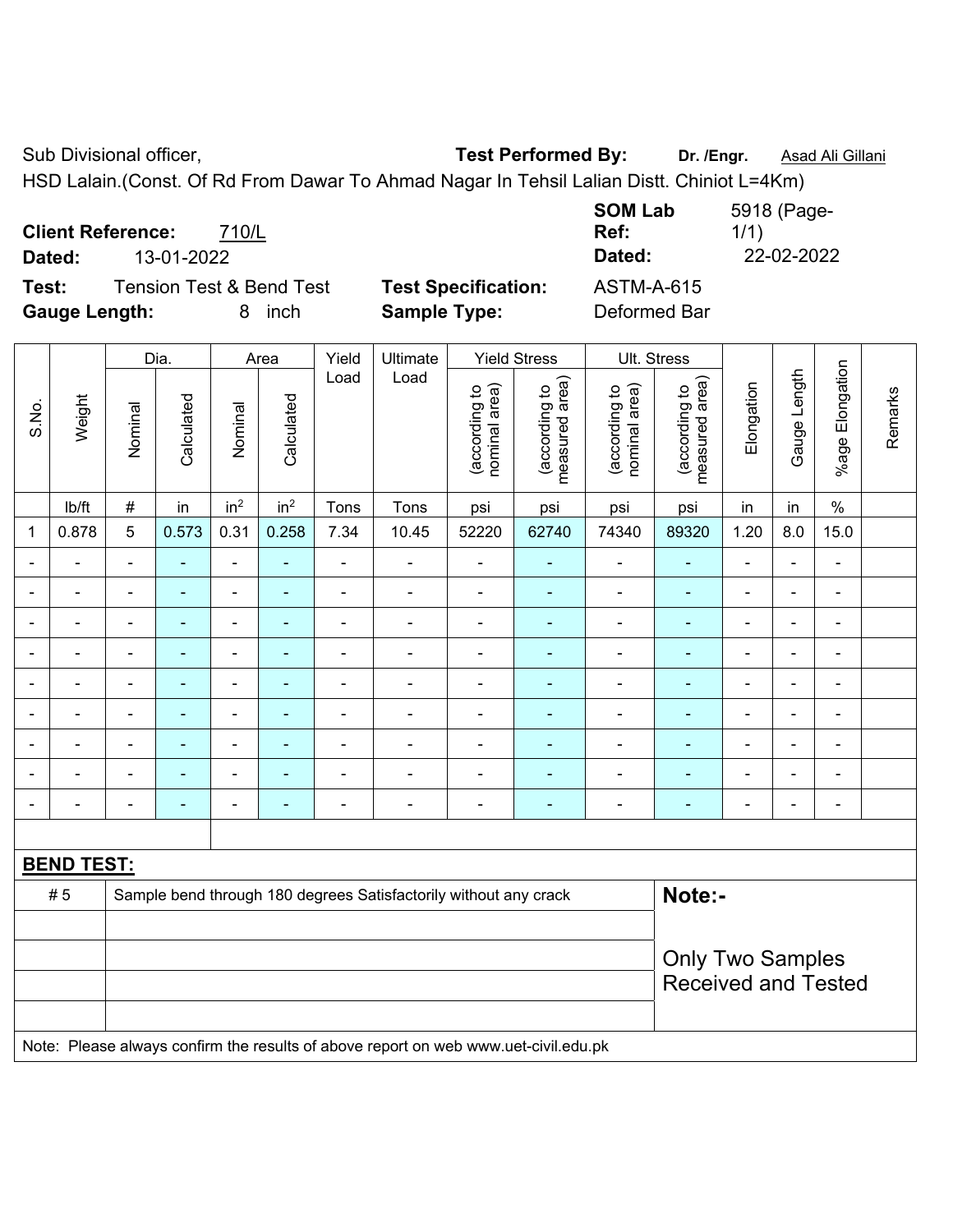Tauheed Mobashir **Test Performed By:** Dr. /Engr. **Bilal** 

C/O M/S Amanah Noor Residence Wapda Town, Lahore.

| <b>Client Reference:</b><br>Nil              |                            | <b>SOM Lab</b><br>Ref: | 5919 (Page-<br>1/1) |
|----------------------------------------------|----------------------------|------------------------|---------------------|
| 22-02-2022<br>Dated:                         |                            | Dated:                 | 22-02-2022          |
| Test:<br><b>Tension Test &amp; Bend Test</b> | <b>Test Specification:</b> | <b>ASTM-A-615</b>      |                     |
| <b>Gauge Length:</b><br>inch                 | <b>Sample Type:</b>        | Deformed Bar           |                     |

|                          |                   |                | Dia.<br>Yield<br><b>Yield Stress</b><br>Ultimate<br>Ult. Stress<br>Area |                              |                          |                |                                                                                     |                                |                                 |                                |                                 |                |                |                       |         |
|--------------------------|-------------------|----------------|-------------------------------------------------------------------------|------------------------------|--------------------------|----------------|-------------------------------------------------------------------------------------|--------------------------------|---------------------------------|--------------------------------|---------------------------------|----------------|----------------|-----------------------|---------|
| S.No.                    | Weight            | Nominal        | Calculated                                                              | Nominal                      | Calculated               | Load           | Load                                                                                | nominal area)<br>(according to | (according to<br>measured area) | nominal area)<br>(according to | (according to<br>measured area) | Elongation     | Gauge Length   | Elongation<br>$%$ age | Remarks |
|                          | lb/ft             | $\#$           | in                                                                      | in <sup>2</sup>              | in <sup>2</sup>          | Tons           | Tons                                                                                | psi                            | psi                             | psi                            | psi                             | in             | in             | $\frac{0}{0}$         |         |
| 1                        | 1.524             | 6              | 0.755                                                                   | 0.44                         | 0.448                    | 15.39          | 20.71                                                                               | 77160                          | 75780                           | 103830                         | 101970                          | 1.30           | 8.0            | 16.3                  |         |
| $\overline{2}$           | 0.687             | 4              | 0.507                                                                   | 0.20                         | 0.202                    | 7.56           | 9.40                                                                                | 83410                          | 82580                           | 103640                         | 102620                          | 1.10           | 8.0            | 13.8                  |         |
| $\blacksquare$           | L.                | $\blacksquare$ | ÷,                                                                      | $\blacksquare$               | $\blacksquare$           | ä,             | $\blacksquare$                                                                      | $\blacksquare$                 | $\blacksquare$                  | $\blacksquare$                 | $\blacksquare$                  | $\blacksquare$ | ä,             | ä,                    |         |
| $\blacksquare$           | $\overline{a}$    | $\blacksquare$ | $\blacksquare$                                                          | $\blacksquare$               | $\blacksquare$           | ä,             | $\blacksquare$                                                                      | $\blacksquare$                 | $\blacksquare$                  | $\overline{\phantom{a}}$       | $\blacksquare$                  | $\blacksquare$ | $\blacksquare$ | $\blacksquare$        |         |
|                          | $\blacksquare$    | $\blacksquare$ | ÷,                                                                      | ÷,                           | $\blacksquare$           | ä,             | $\blacksquare$                                                                      | $\blacksquare$                 | $\blacksquare$                  | ä,                             | $\blacksquare$                  | $\blacksquare$ | $\blacksquare$ | $\blacksquare$        |         |
|                          | $\overline{a}$    | $\blacksquare$ | $\blacksquare$                                                          | $\qquad \qquad \blacksquare$ | $\overline{\phantom{a}}$ | $\blacksquare$ | $\blacksquare$                                                                      | $\blacksquare$                 | $\blacksquare$                  | $\blacksquare$                 | $\blacksquare$                  | $\blacksquare$ | $\blacksquare$ | $\blacksquare$        |         |
|                          |                   |                | $\blacksquare$                                                          | ä,                           |                          |                | ÷                                                                                   | $\blacksquare$                 | L,                              | $\blacksquare$                 | $\blacksquare$                  |                |                | $\blacksquare$        |         |
|                          |                   |                |                                                                         | $\blacksquare$               |                          |                |                                                                                     | $\blacksquare$                 |                                 | $\blacksquare$                 | $\blacksquare$                  |                |                | $\blacksquare$        |         |
|                          | $\blacksquare$    |                |                                                                         | $\blacksquare$               |                          |                | $\blacksquare$                                                                      | $\blacksquare$                 | $\blacksquare$                  | $\blacksquare$                 | $\blacksquare$                  |                |                | $\blacksquare$        |         |
| $\overline{\phantom{a}}$ |                   |                | ۰                                                                       | ÷                            | $\overline{a}$           | $\blacksquare$ | $\blacksquare$                                                                      | $\blacksquare$                 | ÷                               | $\blacksquare$                 | $\overline{\phantom{0}}$        | $\blacksquare$ | $\blacksquare$ | $\blacksquare$        |         |
|                          |                   |                |                                                                         |                              |                          |                |                                                                                     |                                |                                 |                                |                                 |                |                |                       |         |
|                          | <b>BEND TEST:</b> |                |                                                                         |                              |                          |                |                                                                                     |                                |                                 |                                |                                 |                |                |                       |         |
|                          | #6                |                |                                                                         |                              |                          |                | Sample bend through 180 degrees Satisfactorily without any crack                    |                                |                                 |                                | Note:-                          |                |                |                       |         |
|                          | #4                |                | Sample bend through 180 degrees Satisfactorily without any crack        |                              |                          |                |                                                                                     |                                |                                 |                                |                                 |                |                |                       |         |
|                          |                   |                | <b>Only Four Samples</b>                                                |                              |                          |                |                                                                                     |                                |                                 |                                |                                 |                |                |                       |         |
|                          |                   |                |                                                                         |                              |                          |                |                                                                                     |                                |                                 |                                | <b>Received and Tested</b>      |                |                |                       |         |
|                          |                   |                |                                                                         |                              |                          |                |                                                                                     |                                |                                 |                                |                                 |                |                |                       |         |
|                          |                   |                |                                                                         |                              |                          |                | Note: Please always confirm the results of above report on web www.uet-civil.edu.pk |                                |                                 |                                |                                 |                |                |                       |         |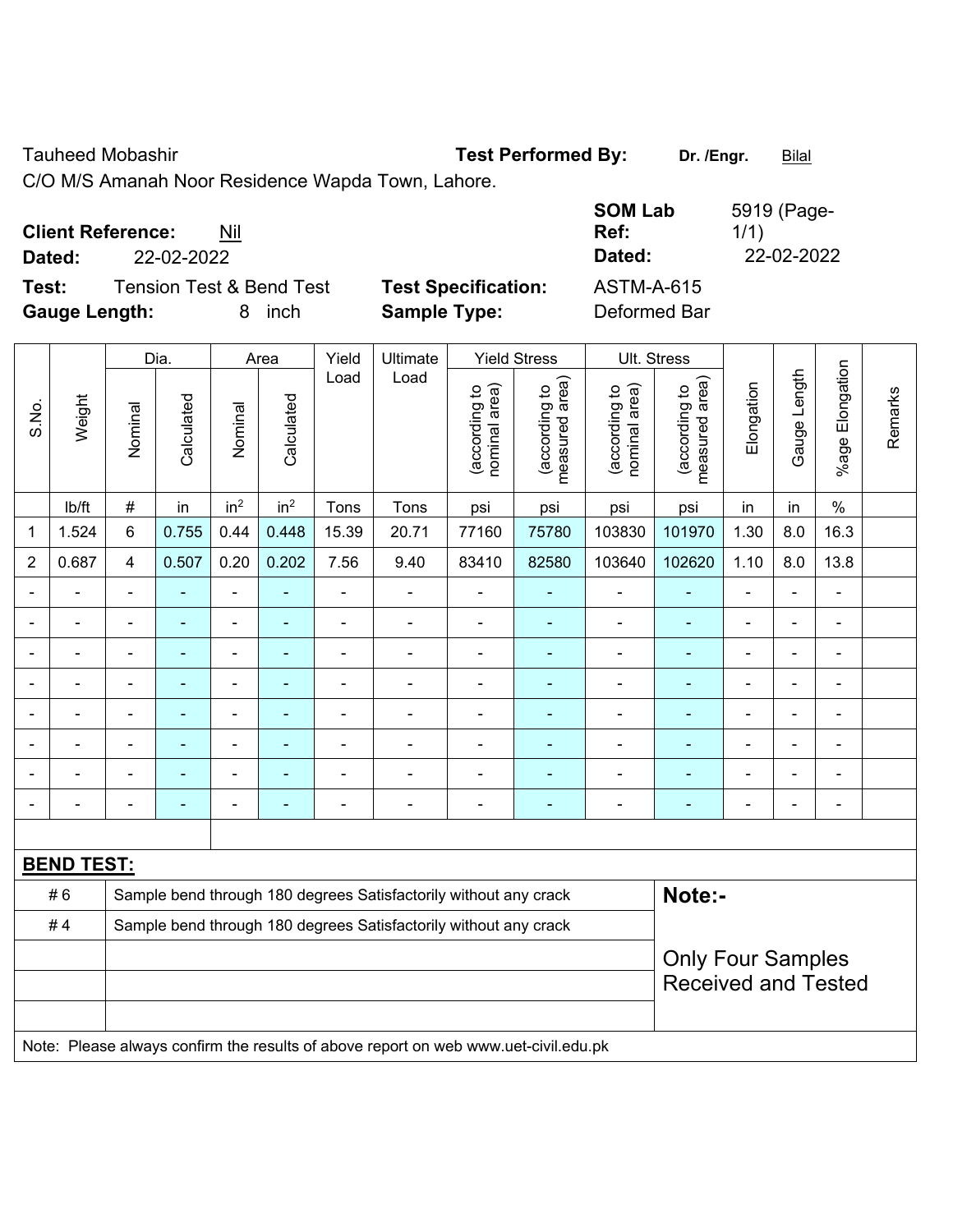Lahore.

 $\overline{\phantom{a}}$ 

### **Client Reference:** Nil

**Dated:** 22-02-2022 **Dated:** 22-02-2022

**Test:** Tension Test & Bend Test **Test Specification:** ASTM-A-615 **Gauge Length:** 8 inch **Sample Type:** Deformed Bar

 $\overline{\phantom{a}}$ 

 $\top$ 

 $\mathbf{\overline{1}}$ 

**SOM Lab Ref:** 

| Weight         | Nominal                                                          | Calculated        |                 |                 | Load           | Load           |                                |                                 |                                                                                                                                      |                                                                                     |                |                |                       |                                                       |
|----------------|------------------------------------------------------------------|-------------------|-----------------|-----------------|----------------|----------------|--------------------------------|---------------------------------|--------------------------------------------------------------------------------------------------------------------------------------|-------------------------------------------------------------------------------------|----------------|----------------|-----------------------|-------------------------------------------------------|
|                |                                                                  |                   | Nominal         | Calculated      |                |                | nominal area)<br>(according to | (according to<br>measured area) | (according to<br>nominal area)                                                                                                       | (according to<br>measured area)                                                     | Elongation     | Gauge Length   | Elongation<br>$%$ age | Remarks                                               |
| lb/ft          | $\#$                                                             | in                | in <sup>2</sup> | in <sup>2</sup> | Tons           | Tons           | psi                            | psi                             | psi                                                                                                                                  | psi                                                                                 | in             | in             | $\%$                  |                                                       |
| 2.658          | 8                                                                | 0.997             | 0.79            | 0.781           | 24.28          | 33.13          | 67790                          | 68570                           | 92490                                                                                                                                | 93560                                                                               | 1.30           | 8.0            | 16.3                  |                                                       |
| 2.034          | $\overline{7}$                                                   | 0.873             | 0.60            | 0.598           | 19.47          | 27.19          | 71570                          | 71810                           | 99930                                                                                                                                | 100270                                                                              | 1.30           | 8.0            | 16.3                  |                                                       |
| 1.638          | 6                                                                | 0.783             | 0.44            | 0.481           | 15.29          | 20.97          | 76640                          | 70110                           | 105100                                                                                                                               | 96140                                                                               | 1.30           | 8.0            | 16.3                  |                                                       |
|                | $\blacksquare$                                                   | ä,                | $\blacksquare$  | ۰               | $\blacksquare$ | $\blacksquare$ |                                |                                 | $\blacksquare$                                                                                                                       | ٠                                                                                   | $\blacksquare$ | $\blacksquare$ | $\blacksquare$        |                                                       |
|                |                                                                  |                   |                 |                 |                |                |                                |                                 |                                                                                                                                      |                                                                                     |                |                |                       |                                                       |
|                | $\blacksquare$                                                   | ÷,                |                 | ۰               |                | $\overline{a}$ | $\blacksquare$                 |                                 | $\overline{\phantom{0}}$                                                                                                             | ۰                                                                                   | $\blacksquare$ | $\blacksquare$ | $\blacksquare$        |                                                       |
| $\blacksquare$ | $\blacksquare$                                                   | ÷,                | $\blacksquare$  | $\blacksquare$  | $\blacksquare$ | $\blacksquare$ | ä,                             | ۰                               | $\blacksquare$                                                                                                                       | ä,                                                                                  | $\blacksquare$ | ÷.             | $\blacksquare$        |                                                       |
|                | ä,                                                               | ÷,                | Ē,              | ä,              | L,             | $\blacksquare$ | $\blacksquare$                 | ۰                               | $\blacksquare$                                                                                                                       | ä,                                                                                  | ä,             | $\blacksquare$ | ä,                    |                                                       |
|                |                                                                  |                   |                 |                 |                |                |                                |                                 |                                                                                                                                      | ۰                                                                                   |                |                |                       |                                                       |
|                |                                                                  |                   |                 |                 |                | Ē,             |                                |                                 |                                                                                                                                      |                                                                                     |                |                | $\blacksquare$        |                                                       |
|                |                                                                  |                   |                 |                 |                |                |                                |                                 |                                                                                                                                      |                                                                                     |                |                |                       |                                                       |
|                |                                                                  |                   |                 |                 |                |                |                                |                                 |                                                                                                                                      |                                                                                     |                |                |                       |                                                       |
|                |                                                                  |                   |                 |                 |                |                |                                |                                 |                                                                                                                                      |                                                                                     |                |                |                       |                                                       |
|                |                                                                  |                   |                 |                 |                |                |                                |                                 |                                                                                                                                      |                                                                                     |                |                |                       |                                                       |
|                | Sample bend through 180 degrees Satisfactorily without any crack |                   |                 |                 |                |                |                                |                                 |                                                                                                                                      |                                                                                     |                |                |                       |                                                       |
|                |                                                                  | <b>BEND TEST:</b> |                 |                 |                |                |                                |                                 | Sample bend through 180 degrees Satisfactorily without any crack<br>Sample bend through 180 degrees Satisfactorily without any crack | Note: Please always confirm the results of above report on web www.uet-civil.edu.pk |                | Note:-         |                       | <b>Only Six Samples</b><br><b>Received and Tested</b> |

# Muddasir Ali **Muddasir Ali Test Performed By:** Dr. /Engr. **Bilal**

1/1)

5920 (Page-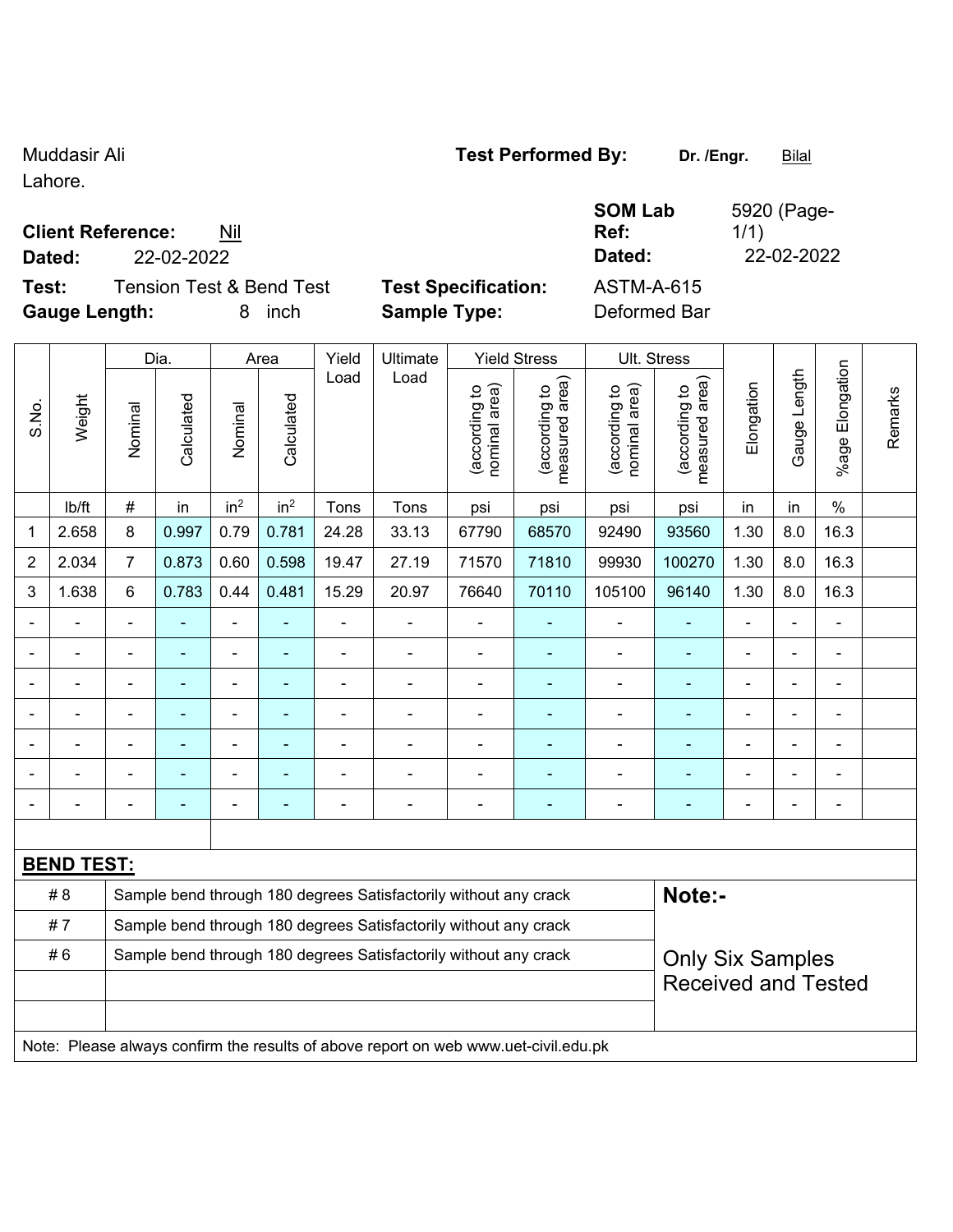Engr.Abdul Abdul Basit **Test Performed By:** Dr. /Engr. **Bilal** Vision Group,Lahore.(Parkview Apartments)

| <b>SOM Lab</b><br>Ref: | 5921 (Page-<br>1/1) |
|------------------------|---------------------|
| Dated:                 | 22-02-2022          |
| <b>ASTM-A-615</b>      |                     |

**Client Reference:** CIV/001/22022022 **Dated:** 22-02-2022 **Dated:** 22-02-2022

**Test:** Tension Test & Bend Test **Test Specification: Gauge Length:** 8 inch **Sample Type:** Deformed Bar

|                              | Weight            |                | Dia.           | Area            |                 | Yield          | Ultimate<br>Load                                                                    |                                | <b>Yield Stress</b>             |                                | Ult. Stress                     |                |                |                                  |  |
|------------------------------|-------------------|----------------|----------------|-----------------|-----------------|----------------|-------------------------------------------------------------------------------------|--------------------------------|---------------------------------|--------------------------------|---------------------------------|----------------|----------------|----------------------------------|--|
| S.No.                        |                   | Nominal        | Calculated     | Nominal         | Calculated      | Load           |                                                                                     | nominal area)<br>(according to | (according to<br>measured area) | (according to<br>nominal area) | (according to<br>measured area) | Elongation     | Gauge Length   | Elongation<br>Remarks<br>$%$ age |  |
|                              | lb/ft             | $\#$           | in             | in <sup>2</sup> | in <sup>2</sup> | Tons           | Tons                                                                                | psi                            | psi                             | psi                            | psi                             | in             | in             | $\%$                             |  |
| 1                            | 2.606             | 8              | 0.988          | 0.79            | 0.766           | 24.59          | 34.53                                                                               | 68640                          | 70790                           | 96390                          | 99410                           | 1.20           | 8.0            | 15.0                             |  |
| $\overline{2}$               | 2.625             | 8              | 0.991          | 0.79            | 0.771           | 24.79          | 33.35                                                                               | 69210                          | 70920                           | 93120                          | 95410                           | 1.30           | 8.0            | 16.3                             |  |
|                              |                   | ä,             |                | $\overline{a}$  | ä,              |                |                                                                                     |                                |                                 |                                |                                 |                |                | $\blacksquare$                   |  |
|                              |                   | $\blacksquare$ | ٠              | $\blacksquare$  | ٠               | $\blacksquare$ | $\blacksquare$                                                                      | $\blacksquare$                 | $\blacksquare$                  | $\blacksquare$                 | $\blacksquare$                  | $\blacksquare$ | $\blacksquare$ | $\blacksquare$                   |  |
| $\qquad \qquad \blacksquare$ |                   | $\blacksquare$ | $\blacksquare$ | $\blacksquare$  | ٠               | $\blacksquare$ | $\blacksquare$                                                                      | $\blacksquare$                 | $\blacksquare$                  | $\blacksquare$                 | $\blacksquare$                  | $\blacksquare$ | $\blacksquare$ | $\blacksquare$                   |  |
| $\blacksquare$               |                   | $\blacksquare$ | ÷,             | $\blacksquare$  | ÷               | $\blacksquare$ | $\blacksquare$                                                                      | $\blacksquare$                 | $\overline{\phantom{a}}$        | $\blacksquare$                 | ÷,                              | $\blacksquare$ | ÷              | $\blacksquare$                   |  |
| $\blacksquare$               | $\blacksquare$    | ä,             | $\blacksquare$ | $\blacksquare$  | ä,              | $\blacksquare$ | ÷,                                                                                  | $\blacksquare$                 | $\blacksquare$                  | $\blacksquare$                 | ä,                              | $\blacksquare$ | ä,             | $\blacksquare$                   |  |
|                              |                   | $\blacksquare$ | $\blacksquare$ | $\blacksquare$  | $\blacksquare$  |                |                                                                                     | $\blacksquare$                 | $\overline{\phantom{a}}$        | ۳                              | ä,                              |                |                | ä,                               |  |
|                              |                   | $\blacksquare$ |                |                 |                 |                |                                                                                     | ٠                              |                                 | -                              | $\blacksquare$                  |                |                | L,                               |  |
| $\qquad \qquad \blacksquare$ |                   |                | ۰              | -               | ÷               | $\overline{a}$ | $\blacksquare$                                                                      | $\overline{\phantom{a}}$       | ۰                               | $\blacksquare$                 | -                               | $\blacksquare$ | ÷              | $\overline{\phantom{a}}$         |  |
|                              |                   |                |                |                 |                 |                |                                                                                     |                                |                                 |                                |                                 |                |                |                                  |  |
|                              | <b>BEND TEST:</b> |                |                |                 |                 |                |                                                                                     |                                |                                 |                                |                                 |                |                |                                  |  |
|                              | # 8               |                |                |                 |                 |                | Sample bend through 180 degrees Satisfactorily without any crack                    |                                |                                 |                                | Note:-                          |                |                |                                  |  |
|                              |                   |                |                |                 |                 |                |                                                                                     |                                |                                 |                                |                                 |                |                |                                  |  |
|                              |                   |                |                |                 |                 |                | <b>Only Three Samples</b>                                                           |                                |                                 |                                |                                 |                |                |                                  |  |
|                              |                   |                |                |                 |                 |                | <b>Received and Tested</b>                                                          |                                |                                 |                                |                                 |                |                |                                  |  |
|                              |                   |                |                |                 |                 |                |                                                                                     |                                |                                 |                                |                                 |                |                |                                  |  |
|                              |                   |                |                |                 |                 |                | Note: Please always confirm the results of above report on web www.uet-civil.edu.pk |                                |                                 |                                |                                 |                |                |                                  |  |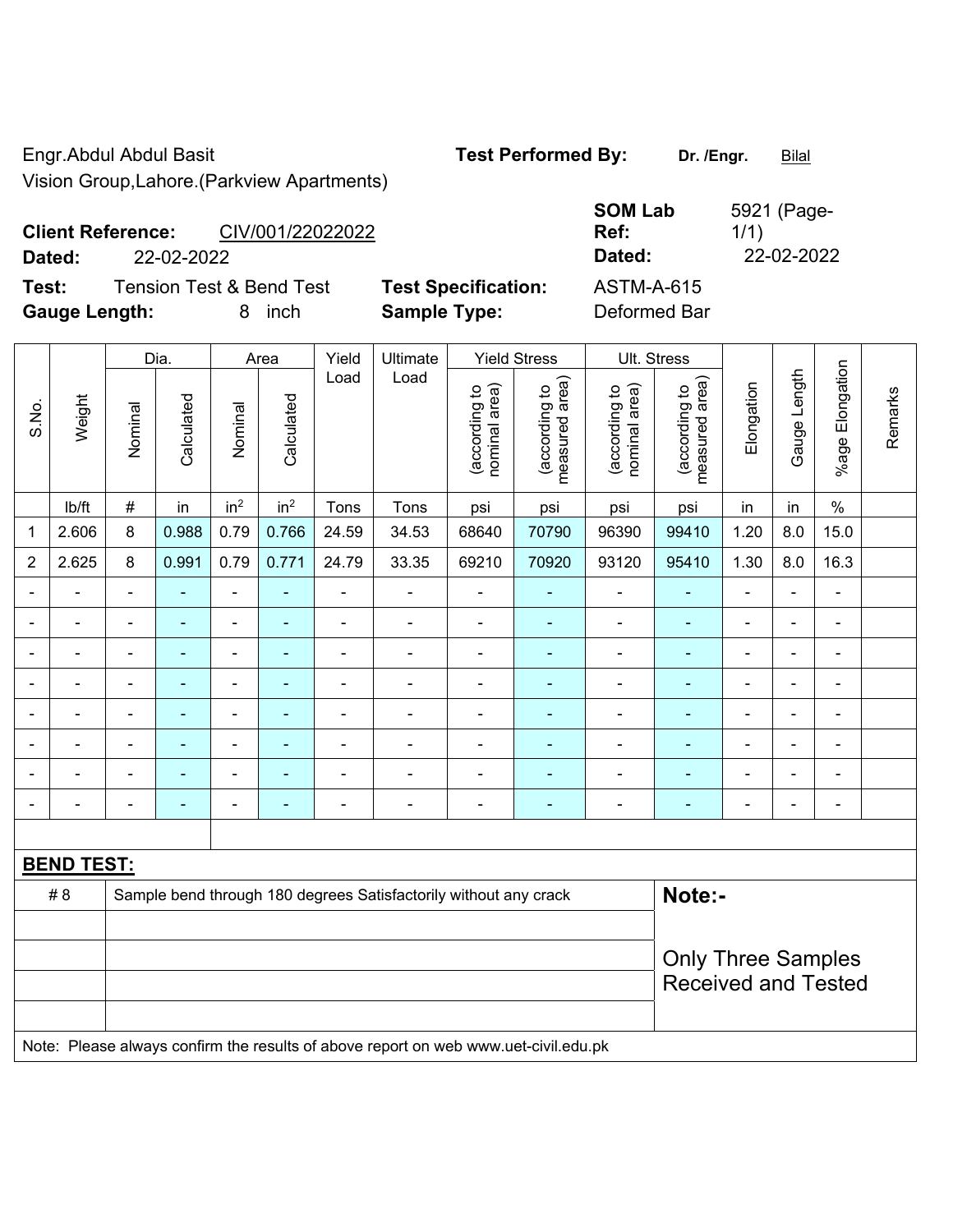Barkallah Tahir, PE **Test Performed By:** Dr. /Engr. **Asad Ali Gillani** 

RE Sitara Heights.(Sitara 3-Jays Tower Firdous Market Lahore)

| <b>Client Reference:</b> |            | SHPL/3JAYS/LHR/04                   |                            | <b>SUMLAD</b><br>Ref: | <b>OSZZ (Faye-</b><br>1/1) |
|--------------------------|------------|-------------------------------------|----------------------------|-----------------------|----------------------------|
| Dated:                   | 21-02-2022 |                                     |                            | Dated:                | 22-02-2022                 |
| Test:                    |            | <b>Tension Test &amp; Bend Test</b> | <b>Test Specification:</b> | <b>ASTM-A-615</b>     |                            |
| <b>Gauge Length:</b>     |            | inch                                | <b>Sample Type:</b>        | Deformed Bar          |                            |

|                          |                      |                | Dia.           |                 | Area                     |                            | Ultimate                                                                            |                                | <b>Yield Stress</b>             | Ult. Stress                    |                                 |                          |                          |                          |         |  |  |
|--------------------------|----------------------|----------------|----------------|-----------------|--------------------------|----------------------------|-------------------------------------------------------------------------------------|--------------------------------|---------------------------------|--------------------------------|---------------------------------|--------------------------|--------------------------|--------------------------|---------|--|--|
| S.No.                    | Weight               | Nominal        | Calculated     | Nominal         | Calculated               | Load                       | Load                                                                                | nominal area)<br>(according to | (according to<br>measured area) | nominal area)<br>(according to | measured area)<br>(according to | Elongation               | Gauge Length             | %age Elongation          | Remarks |  |  |
|                          | lb/ft                | $\#$           | in             | in <sup>2</sup> | in <sup>2</sup>          | Tons                       | Tons                                                                                | psi                            | psi                             | psi                            | psi                             | in                       | in                       | $\%$                     |         |  |  |
| 1                        | 2.626                | 8              | 0.991          | 0.79            | 0.772                    | 26.22                      | 33.84                                                                               | 73200                          | 74900                           | 94480                          | 96680                           | 1.20                     | 8.0                      | 15.0                     |         |  |  |
| $\overline{2}$           | 2.651                | 8              | 0.996          | 0.79            | 0.779                    | 26.32                      | 33.15                                                                               | 73480                          | 74520                           | 92550                          | 93850                           | 1.50                     | 8.0                      | 18.8                     |         |  |  |
| $\blacksquare$           | ÷                    | $\blacksquare$ | ÷              | $\blacksquare$  | $\blacksquare$           | $\blacksquare$             | $\overline{\phantom{a}}$                                                            | $\blacksquare$                 | $\qquad \qquad \blacksquare$    | ۰                              | ÷,                              | $\blacksquare$           | $\blacksquare$           | -                        |         |  |  |
|                          | Ē,                   | $\blacksquare$ | ä,             | $\blacksquare$  | ÷,                       | $\blacksquare$             | ÷.                                                                                  | $\blacksquare$                 | $\blacksquare$                  | ÷,                             | $\blacksquare$                  | $\blacksquare$           | $\blacksquare$           | ä,                       |         |  |  |
| $\overline{\phantom{a}}$ | ä,                   | $\blacksquare$ | $\blacksquare$ | $\blacksquare$  | $\blacksquare$           | $\blacksquare$             | $\frac{1}{2}$                                                                       | $\blacksquare$                 | ٠                               | ÷,                             | ÷,                              | $\overline{\phantom{a}}$ | $\overline{\phantom{a}}$ | $\overline{\phantom{a}}$ |         |  |  |
|                          | $\blacksquare$       | $\blacksquare$ | ÷              | $\blacksquare$  | $\overline{\phantom{0}}$ | $\blacksquare$             | $\blacksquare$                                                                      | $\blacksquare$                 | $\blacksquare$                  | ۰                              | ÷,                              | $\blacksquare$           | $\blacksquare$           |                          |         |  |  |
|                          |                      | $\blacksquare$ | $\overline{a}$ | $\blacksquare$  |                          |                            |                                                                                     | ä,                             | ۰                               | $\blacksquare$                 | $\blacksquare$                  | $\blacksquare$           | $\overline{a}$           | $\blacksquare$           |         |  |  |
|                          |                      |                |                | $\blacksquare$  |                          |                            |                                                                                     | $\blacksquare$                 | ۰                               | $\blacksquare$                 |                                 | $\blacksquare$           | $\blacksquare$           |                          |         |  |  |
|                          |                      |                |                | $\blacksquare$  |                          |                            | $\blacksquare$                                                                      | $\blacksquare$                 | $\blacksquare$                  | $\blacksquare$                 | $\blacksquare$                  | $\blacksquare$           | $\blacksquare$           | $\overline{\phantom{0}}$ |         |  |  |
|                          |                      | $\blacksquare$ | ÷              |                 |                          | $\blacksquare$             | ÷                                                                                   | $\blacksquare$                 | ٠                               | ۰                              | $\blacksquare$                  | $\blacksquare$           | ÷                        | $\blacksquare$           |         |  |  |
|                          | <b>Witnessed By:</b> |                |                |                 |                          | M.Fayyaz Rasul (Site Engr) |                                                                                     |                                |                                 |                                |                                 |                          |                          |                          |         |  |  |
|                          | <b>BEND TEST:</b>    |                |                |                 |                          |                            |                                                                                     |                                |                                 |                                |                                 |                          |                          |                          |         |  |  |
|                          | # 8                  |                |                |                 |                          |                            | Sample bend through 180 degrees Satisfactorily without any crack                    |                                |                                 |                                | Note:-                          |                          |                          |                          |         |  |  |
|                          |                      |                |                |                 |                          |                            |                                                                                     |                                |                                 |                                |                                 |                          |                          |                          |         |  |  |
|                          |                      |                |                |                 |                          |                            | <b>Only Three Samples</b>                                                           |                                |                                 |                                |                                 |                          |                          |                          |         |  |  |
|                          |                      |                |                |                 |                          |                            |                                                                                     |                                |                                 |                                | <b>Received and Tested</b>      |                          |                          |                          |         |  |  |
|                          |                      |                |                |                 |                          |                            |                                                                                     |                                |                                 |                                |                                 |                          |                          |                          |         |  |  |
|                          |                      |                |                |                 |                          |                            | Note: Please always confirm the results of above report on web www.uet-civil.edu.pk |                                |                                 |                                |                                 |                          |                          |                          |         |  |  |

**SOM Lab**  5922 (Page-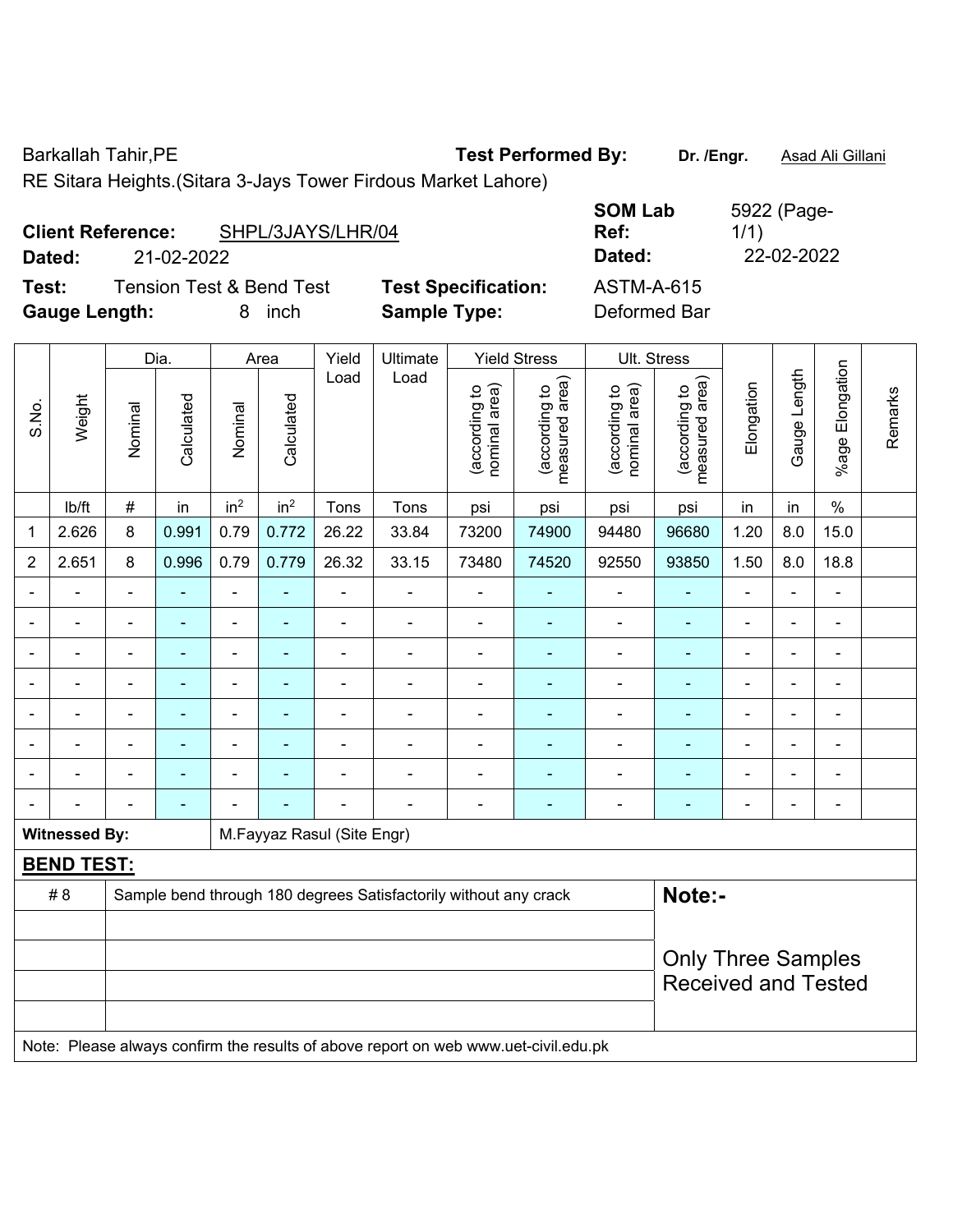Muhammad Zahid Abbas **Test Performed By:** Dr. /Engr. **Bilal** 

CM TGC Builders.(Project: The Grand Central Mall, TGC, Faisalabad)

| <b>Client Reference:</b> |            | CM/TGC/Faisalabad                   |                            | <b>SOM Lab</b><br>Ref:    | 5923 (Page-<br>1/1) |
|--------------------------|------------|-------------------------------------|----------------------------|---------------------------|---------------------|
| Dated:                   | 22-02-2022 |                                     |                            | Dated:                    | 22-02-2022          |
| Test:                    |            | <b>Tension Test &amp; Bend Test</b> | <b>Test Specification:</b> | <b>ASTM-A-615</b>         |                     |
| <b>Gauge Length:</b>     |            | inch                                | <b>Sample Type:</b>        | Deformed Bar (Agha Steel) |                     |

|                |                   |                          | Dia.       |                              | Area            | Yield          | Ultimate                                                                            |                                | <b>Yield Stress</b>             |                                | Ult. Stress                     |            |                   |                       |         |
|----------------|-------------------|--------------------------|------------|------------------------------|-----------------|----------------|-------------------------------------------------------------------------------------|--------------------------------|---------------------------------|--------------------------------|---------------------------------|------------|-------------------|-----------------------|---------|
| S.No.          | Weight            | Nominal                  | Calculated | Nominal                      | Calculated      | Load           | Load                                                                                | nominal area)<br>(according to | (according to<br>measured area) | (according to<br>nominal area) | measured area)<br>(according to | Elongation | Length<br>Gauge I | Elongation<br>$%$ age | Remarks |
|                | lb/ft             | #                        | in         | in <sup>2</sup>              | in <sup>2</sup> | Tons           | Tons                                                                                | psi                            | psi                             | psi                            | psi                             | in         | in                | $\%$                  |         |
| 1              | 2.587             | 8                        | 0.984      | 0.79                         | 0.760           | 26.96          | 34.53                                                                               | 75270                          | 78240                           | 96390                          | 100190                          | 1.20       | 8.0               | 15.0                  |         |
| 2              | 2.598             | 8                        | 0.986      | 0.79                         | 0.763           | 26.17          | 33.86                                                                               | 73050                          | 75640                           | 94540                          | 97880                           | 1.40       | 8.0               | 17.5                  |         |
| 3              | 1.690             | 6                        | 0.795      | 0.44                         | 0.497           | 15.97          | 20.49                                                                               | 80070                          | 70890                           | 102700                         | 90920                           | 1.00       | 8.0               | 12.5                  |         |
| 4              | 1.653             | 6                        | 0.787      | 0.44                         | 0.486           | 16.23          | 20.80                                                                               | 81340                          | 73650                           | 104230                         | 94370                           | 1.00       | 8.0               | 12.5                  |         |
| 5              | 1.060             | 5                        | 0.630      | 0.31                         | 0.312           | 10.12          | 13.56                                                                               | 72020                          | 71550                           | 96460                          | 95840                           | 1.00       | 8.0               | 12.5                  |         |
| 6              | 1.054             | 5                        | 0.628      | 0.31                         | 0.310           | 10.14          | 13.48                                                                               | 72160                          | 72160                           | 95880                          | 95880                           | 1.00       | 8.0               | 12.5                  |         |
| $\overline{7}$ | 0.584             | $\overline{\mathbf{4}}$  | 0.468      | 0.20                         | 0.172           | 5.73           | 7.59                                                                                | 63180                          | 73460                           | 83750                          | 97380                           | 0.90       | 8.0               | 11.3                  |         |
| 8              | 0.591             | $\overline{4}$           | 0.471      | 0.20                         | 0.174           | 5.83           | 7.70                                                                                | 64300                          | 73910                           | 84870                          | 97550                           | 0.90       | 8.0               | 11.3                  |         |
|                |                   |                          |            | ÷                            |                 | $\blacksquare$ |                                                                                     | ÷,                             |                                 | $\blacksquare$                 |                                 |            |                   | $\blacksquare$        |         |
|                |                   | $\overline{\phantom{0}}$ | ÷          | $\qquad \qquad \blacksquare$ | $\overline{a}$  |                | $\overline{\phantom{a}}$                                                            | $\blacksquare$                 | $\blacksquare$                  | $\blacksquare$                 | $\blacksquare$                  | ۰          | ÷                 | $\blacksquare$        |         |
|                |                   |                          |            |                              |                 |                |                                                                                     |                                |                                 |                                |                                 |            |                   |                       |         |
|                | <b>BEND TEST:</b> |                          |            |                              |                 |                |                                                                                     |                                |                                 |                                |                                 |            |                   |                       |         |
|                | # 8               |                          |            |                              |                 |                | Sample bend through 180 degrees Satisfactorily without any crack                    |                                |                                 |                                | Note:-                          |            |                   |                       |         |
|                | #6                |                          |            |                              |                 |                | Sample bend through 180 degrees Satisfactorily without any crack                    |                                |                                 |                                |                                 |            |                   |                       |         |
|                | # 5               |                          |            |                              |                 |                | Sample bend through 180 degrees Satisfactorily without any crack                    |                                |                                 |                                | <b>Only Twelve Samples</b>      |            |                   |                       |         |
|                | #4                |                          |            |                              |                 |                | Sample bend through 180 degrees Satisfactorily without any crack                    |                                |                                 |                                | <b>Received and Tested</b>      |            |                   |                       |         |
|                |                   |                          |            |                              |                 |                |                                                                                     |                                |                                 |                                |                                 |            |                   |                       |         |
|                |                   |                          |            |                              |                 |                | Note: Please always confirm the results of above report on web www.uet-civil.edu.pk |                                |                                 |                                |                                 |            |                   |                       |         |

5923 (Page-